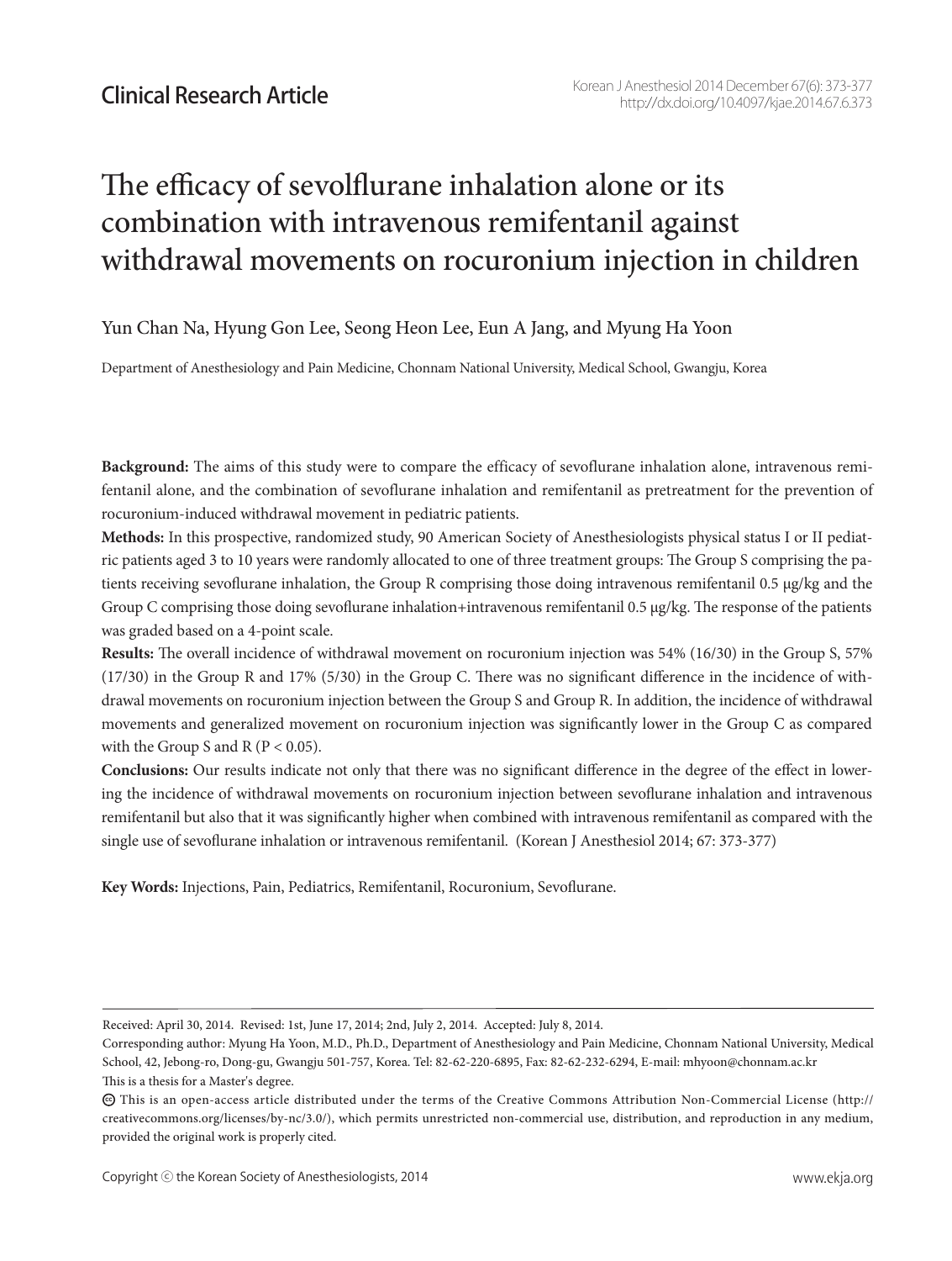## **Introduction**

Rocuronium is an aminosteroidal non-depolarizing muscle relaxant, and it is characterized by a rapid onset of action of intermediate duration. In addition, it is frequently used to promote the tracheal intubation during the induction of general anesthesia. An intense burning sensation, pain on rocuronium injection is a common side effect that has been reported to occur in 50- 100% of awake patients [1]. Moreover, withdrawal movements, such as withdrawal of the injected hand and arm or generalized body movement, occur as a result of intravenous rocuronium even after loss of consciousness during induction of anesthesia. Presumably, this might be due to injection pain [1]. Such withdrawal movements may also cause injury and displacement of intravenous catheters, thus making it difficult to administer additional drugs and subsequently increasing patients at risks of developing cardiovascular adverse effects.

Pediatric patients are at greater risks of developing withdrawal movements; they have been reported to occur at an incidence of 83-94% [2,3]. In extreme cases, there may be detrimental outcomes. That is, the pulmonary aspiration may also occur as a result of gastric regurgitation in these cases [4]. Moreover, it would be mandatory to prevent the occurrence of withdrawal movements in children. This is because they may present with fatal complications arising from the re-cannulation of tiny vessels through the extensive subcutaneous fat when there is a lack of the intravenous access.

Numerous strategies have been proposed to decrease the pain on rocuronium injection in children, whose successful results have been reported to vary. They include slow injection [5] as well as pre-treatment with ketamine [2], lidocaine [6] and opioids [7].

Sevoflurane is an inhalation agent that is commonly used in children. Its preventive effects against withdrawal movements on rocuronium injection during the induction of inhalation anesthesia have recently been well documented [8]. In addition, there are also several reports about the preventive effects of opioids against withdrawal movements on rocuronium injection, whose results have been reported to vary in children [3,7,9]. As compared with other opioids, remifentanil is advatageous in shortening the time of induction anesthesia because of faster onset and shorter duration [10].

Given the above background, we conducted this study not only to compare the efficacy of sevoflurane inhalation with that of intravenous remifentanil in preventing the occurrence of withdrawal movements on rocuronium injection but also to examine whether there is an increase in the degree of the effect of sevoflurane inhalation against withdrwal movements on rocuronium injection when combined with intravenous remifentanil as compared with the single use of sevoflurane inhalation or intravenous remifentanil.

## **Materials and Methods**

The current study was approved by the Institutional Review Board of our medical institution. We obtained a written informed consent from the parents of all the patients. We prospectively evaluated a total of 90 children aged between three and ten years, with the American Society of Anesthesiologists physical status I or II, undergoing general anesthesia for elective ophthalmic surgery.

Exclusion criteria for the current study are as follows:

- (1) The patients with known opioid allergies
- (2) The patients with asthma
- (3) The patients with neurologic deficits
- (4) The patients with a history of taking analgesics or sedatives within the previous 24 h
- (5) The patients who were crying upon arrival at the operating room.

Using a computer-generated randomized table in a sealed envelope, we randomly assigned the patients to one of the following three groups:

- (1) The Group S ( $n = 30$ ): The patients receiving sevoflurane inhalation
- (2) The Group R ( $n = 30$ ): The patients receiving intravenous remifentanil 0.5 μg/kg
- (3) The Group C ( $n = 30$ ): The patients receiving sevoflurane inhalation + intravenous remifentanil 0.5 μg/kg

Patients, anesthesia providers, and investigators who scored the movements were blinded to the treatment group. An independent researcher prepared the study solutions: a 10 ml of the mixture of remifentanil 0.5 μg/kg and normal saline for the Group R and Group C and a 10 ml of normal saline for the Group S.

The patients were not pre-medicated prior to surgery. Prior to arrival at an operation room, the patients underwent insertion of a 24-gauge cannula in the dorsum of the hand. This was confirmed based on the gravity of a free flow of dextrose/saline infusion. All the patients were monitored for electrocardiography, pulse oximetry, non-invasive blood pressure, capnography and end-tidal sevoflurane concentration at an operation room. All the drugs were administered through the rubber port connected to the intravenous cannula with a free flow of intravenous fluid. Anesthesia was induced with 2.5% thiopental sodium at a dose of 5 mg/kg. After the loss of consciousness was confirmed by abolition of the eyelash reflex, the patients received injections of remifentanil or saline for more than 30 seconds. Mask ventilation was initiated with 100% oxygen once the patient became unconscious and apneic. Sevoflurane was started after thiopental injection, whose end-tidal concentration was adjusted at 2 vol% in 100% oxygen in the Group S and Group C. In the Group R, sevoflurane was started after rocuronium injection, whose end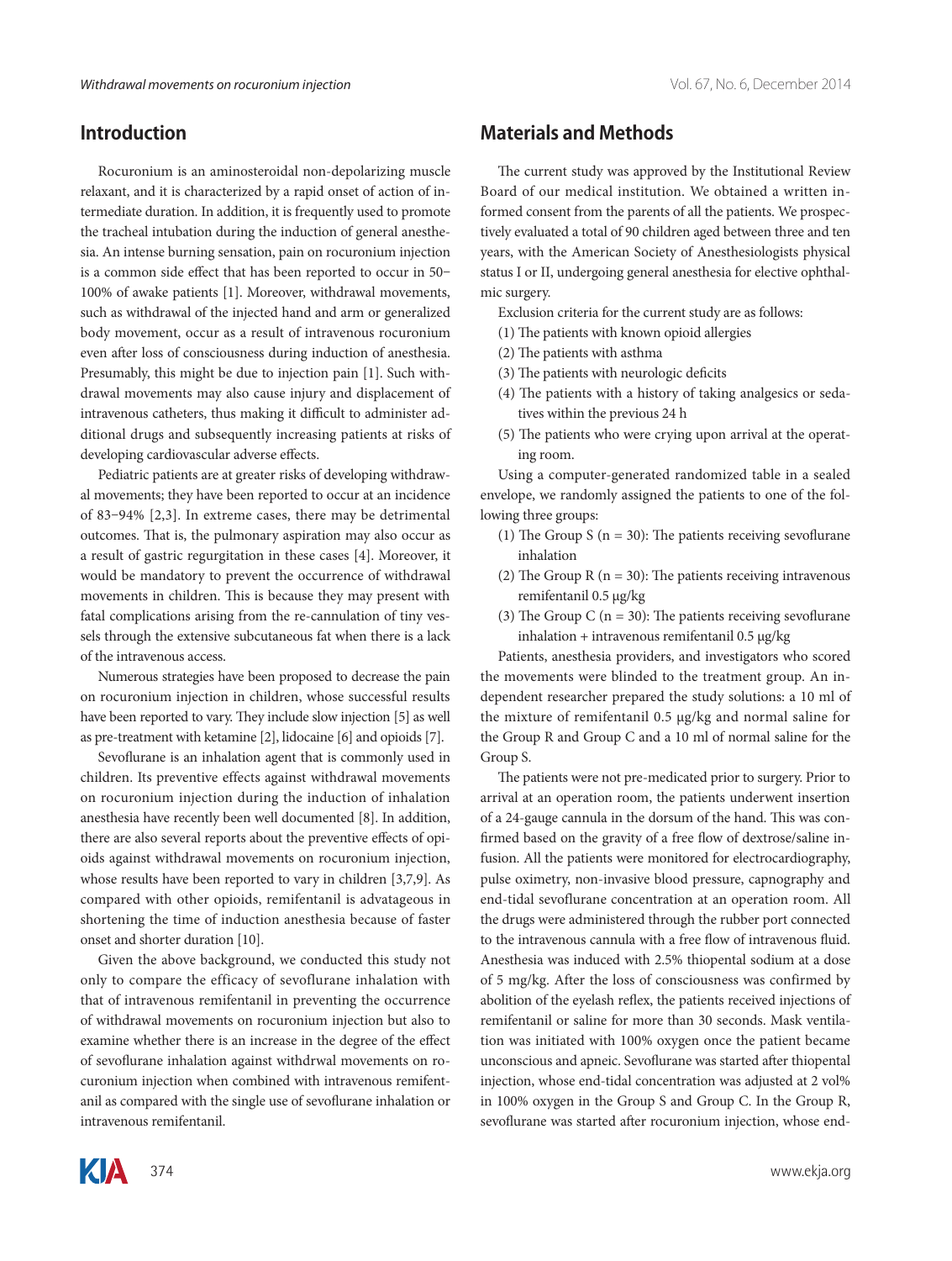tidal concentration was adjusted at 2 vol% in 100% oxygen. Two minutes thereafter, rocuronium 1% (0.6 mg/kg) was injected for more than ten seconds. The response of the patients was graded as proposed by Shevchenko et al. [11]:  $1 =$  no response,  $2 =$ movement at the wrist only,  $3 =$  movement/withdrawal involving the arm only (elbow/shoulder) and  $4 =$  generalized response, movement/withdrawal in more than one extremity. The trachea was intubated two minutes after the rocuronium injection, which was followed by the mechanical ventilation of the lung. Thus, attempts were made to maintain normocarbia. Anesthesia was maintained with sevoflurane at an end-tidal concentration of 2-4 vol% in oxygen/nitrous oxide (FIO<sub>2</sub> = 0.5). The mean arterial pressure (MAP) and heart rate (HR) were recorded upon arrival at an operation room, served as baseline value, and before and one minute after tracheal intubation.

Based on previous studies [2,3], we estimated the incidence of withdrawal movements on rocuronium injection in children at 90%. Then, assuming a reduction of 40% at a 5% level of significance and 90% test power, we considered that we required at least 30 patients per group for the current study.

#### Statistical analysis

Statistical analysis was done using the SPSS software version 15.0 for windows (SPSS, Inc., Chicago, IL, USA). We also used the analysis of variance (ANOVA) to compare demographic data, served as the continuous variables, such as the age, height

|  |  | Table 1. Demographic Data |  |
|--|--|---------------------------|--|
|--|--|---------------------------|--|

|             | Group S         | Group R        | Group C        |
|-------------|-----------------|----------------|----------------|
|             | $(n = 30)$      | $(n = 30)$     | $(n = 30)$     |
| Sex (M/F)   | 13/17           | 14/16          | 14/16          |
| Age $(yr)$  | $6.8 \pm 1.7$   | $7.2 \pm 1.9$  | $6.8 \pm 1.4$  |
| Weight (kg) | $25.8 \pm 10.4$ | $26.6 \pm 9.1$ | $25.9 \pm 6.1$ |
| Height (cm) | $121 \pm 10$    | $123 \pm 11$   | $122 \pm 9$    |

Values are shown as means  $\pm$  SD or numbers of patient. There were no significant differences among the groups. Group S: Sevoflurane group, Group R: Remifentanil group, Group C: Sevoflurane and remifentanil combination group.

and weight, and  $\chi^2$ -test to do discrete variables ones, such as sex, between the three groups. In addition, we used the Fisher's exact test to compare the incidence withdrawal movements on rocuronium injection between the three groups. Furthermore, we analyzed time-dependent changes in the hemodynamic variables using the repeated-measures ANOVA in each group and compared them using the one-way ANOVA between the three groups. A P value of  $< 0.05$  was considered statistically significant.

### **Results**

As shown in Table 1, there were no significant differences in demographic characteristics between the three groups.

The overall incidence of withdrawal movement on rocuronium injection was 54% (16/30) in the Group S, 57% (17/30) in the Group R and 17% (5/30) in the Group C. In addition, the incidence of generalized movement (grade 4) was 20% (6/30), 17% (5/30) and 0% (0/30) in the corresponding order.

As shown in Table 2, there was no significant difference in the incidence of withdrawal movements on rocuronium injection between the Group S and Group R. In addition, the incidence of withdrawal movements and generalized movement on rocuronium injection was significantly lower in the Group C as compared with the Group S and R ( $P < 0.05$ ).

As shown in Table 3, MAP and HR were significantly increased in all the three groups after tracheal intubation as com-

**Table 2.** Incidence and Grade of Withdrawal Movements Associated with Rocuronium Injection

| Grade of withdrawal      | Group S    | Group R    | Group C    |
|--------------------------|------------|------------|------------|
| movements                | $(n = 30)$ | $(n = 30)$ | $(n = 30)$ |
| 1 (no withdrawal)        | 14 (46)    | 13(43)     | $25(83)*$  |
| 2 (wrist withdrawal)     | 5(17)      | 3(10)      | 5(17)      |
| 3 (arm only)             | 5(17)      | 9(30)      | $0(0)*$    |
| 4 (generalized movement) | 6(20)      | 5(17)      | $0(0)*$    |

Data are given as numbers of patients (%). Group S: Sevoflurane group, Group R: Remifentanil group, Group C: Sevoflurane and remifentanil combination group. \*P < 0.05 compared with Group S and Group R.

| Table 3. Mean Arterial Pressure and Heart Rate during Anesthetic Induction |  |
|----------------------------------------------------------------------------|--|
|----------------------------------------------------------------------------|--|

|         | MAP             |                      |                           | <b>HR</b>        |                      |                           |
|---------|-----------------|----------------------|---------------------------|------------------|----------------------|---------------------------|
|         | Baseline        | Before<br>intubation | 1 min after<br>intubation | Baseline         | Before<br>intubation | 1 min after<br>intubation |
| Group S | $85.0 \pm 11.3$ | $75.9 \pm 11.9*$     | $99.8 \pm 15.2^*$         | $95.8 \pm 16.6$  | $100.8 \pm 15.4$     | $121.9 \pm 14.5*$         |
| Group R | $84.2 \pm 14.3$ | $78.2 \pm 14.3*$     | $99.0 \pm 18.6^*$         | $96.3 \pm 19.25$ | $96.6 \pm 19.5$      | $113.7 \pm 16.3*$         |
| Group C | $88.9 \pm 13.0$ | $75.3 + 9.2*$        | $99.5 \pm 15.4*$          | $94.8 \pm 14.1$  | $94.2 \pm 12.4$      | $116.1 \pm 12.7*$         |

Data are given as means ± SD. MAP: mean arterial blood pressure, HR: heart rate, baseline; upon arrival in the operating room. Group S: Sevoflurane group, Group R: Remifentanil group, Group C: Sevoflurane and remifentanil combination group. \*P < 0.05 compared with baseline value within the group.

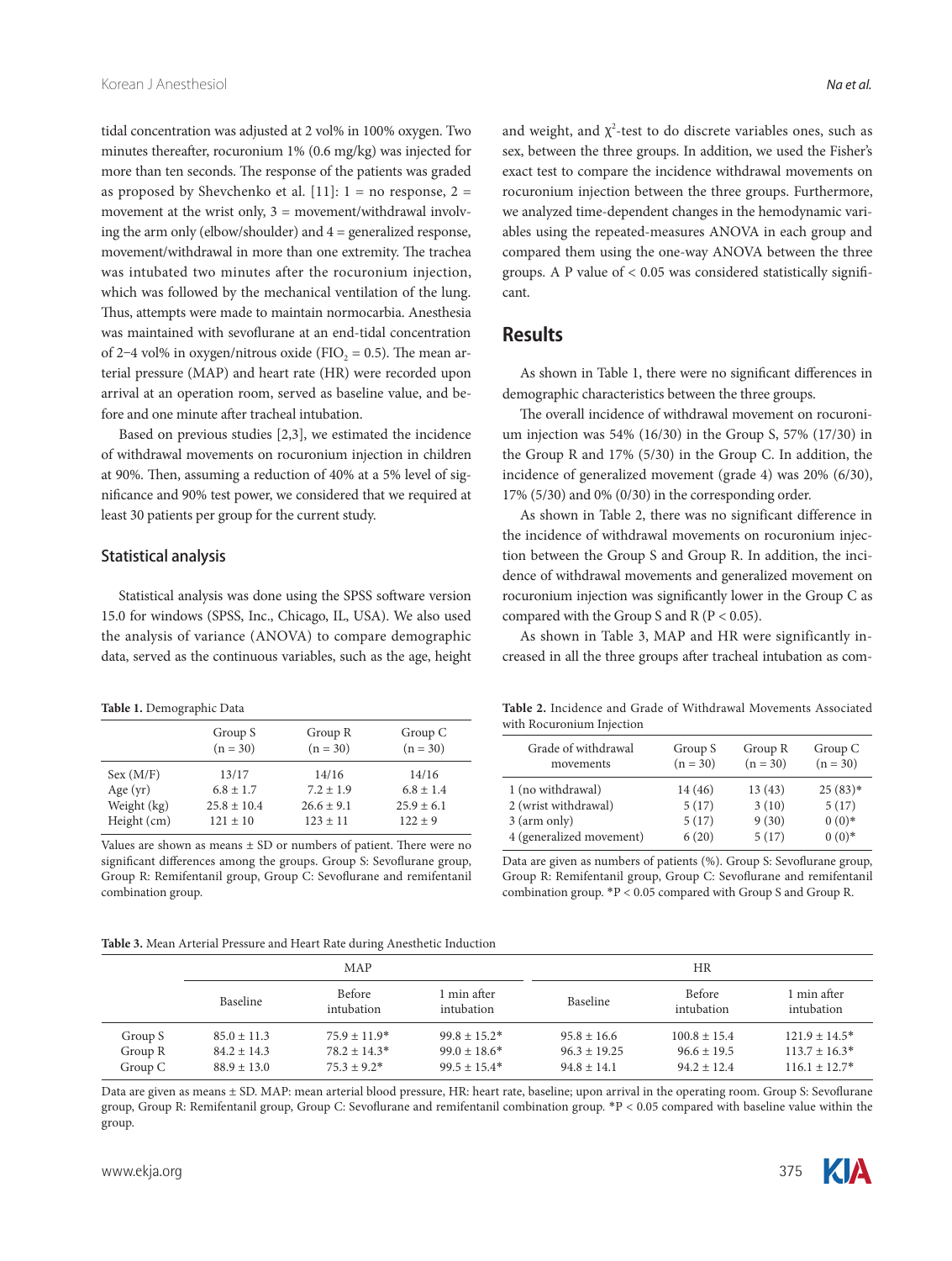pared with baseline ( $P < 0.05$ ). In addition, MAP was significantly decreased all the three groups before tracheal intubation as compared with baseline ( $P < 0.05$ ). Furthermore, there were no significant differences in time-dependent changes in the MAP and HR between the three groups ( $P < 0.05$ ).

## **Discussion**

Our results showed that the incidence of withdrawal movements on rocuronium injection was decreased during the induction of anesthesia with sevoflurane inhalation to an equivalent extent to intravenous remifentanil. Moreover, our results also showed that the degree of the effect of sevoflurane inhalation against withdrwal movements on rocuronium injection was significantly higher when combined with intravenous remifentanil as compared with the single use of sevoflurane inhalation or intravenous remifentanil.

To date, several hypotheses have been proposed to explain the pathophysiology of pain on rocuronium injection. Still, however, little is known about it. It has been simply speculated that the low pH of rocuronium ( $pH = 4$ ) might be responsible for the occurrence of pain on rocuronium injection when it is supplied as an isotonic solution [12]. But this is not plausible because patients commonly present with no pain when receiving injections of normal saline buffered to pH 4 [1]. On the other hand, it has also been speculated that pain on rocuronium injection occurs as a result of the release of local mediators, such as kinins, stimulating the venous nociceptors [13] as well as the allogenic effect of aminosteroidal neuromuscular blocking drugs, possibly activating C-nociceptors [14].

According to a recent study, there was a time-dependent decrease in the incidence of withdrawal movements on rocuronium injection during the induction of anesthesia with sevoflurane inhalation and inhalation of sevoflurane (required endtidal concentration of  $5.5 \pm 0.7$  vol%) with 67% of nitrous oxide completely prevented withdrawal movement even in the absence of pre-medication. This study also showed that it took 1.7 and 2.3 minutes to abolish withdrawal movements on rocuronium injection during the induction of anesthesia with sevoflurane inhalation in 50 and 95% of children, respectively [8]. It has been shown that remifentanil pre-treatment at a dose of 1.0 or 0.5 μg/ kg is effective in preventing the occurrence of withdrawal movements on rocuronium injection in children [7,9].

Our results showed that the overall incidence of withdrawal movements on rocuronium injection was 53% (16/30) in the Group S, 57% (17/30) in the Group R and 17% (5/30) in the Group C. These results are consistent with previous reports that it was 53% in children who were pre-treated using remifentanil at a dose of 0.5 μg/kg [9]. For the current study, we determined the dose of remifentanil and the end-tidal concentration of sevoflurane based on these reports. Thus, we found that there was a decrease in the incidence of withdrawal movements on rocuronium injection and there was no significant difference in the degree of decrease between children receiving sevoflurane inhalation at an end-tidal concentration of 2 vol% and those doing intravenous remifentanil at a dose of 0.5 μg/kg.

We assume that sevoflurane inhalation combined by pretreatment with intravenous remifentanil caused a higher level of anesthesia, thus effectively increasing the pain threshold at the time of the rocuronium injection and decreasing the incidence of withdrawal movements on rocuronium injection. Our results showed that the incidence of withdrawal movements on rocuronium injection was significantly lower in the Group C as compared with the Group S and Group R ( $P < 0.05$ ). These results indicate that sevoflurane inhalation enhances the analgesic efficacy of intravenous remifentanil. But this deserves further studies. According to a review of literatures, our study is the first to examine the pre-treatment efficacy of sevoflurane inhalation alone or in combination with intravenous remifentanil in reducing pain on rocuronium injection in children. Moreover, the combination of sevoflurane inhalation and pre-treatment with intravenous remifentail was more effective in reducing the incidence of pain upon the injection of rocuronium than either treatment alone.

In the current study, there were significant differences in time-dependent changes in the HR and MAP between at baseline and after tracheal intubation and those in the MAP between at baseline and before tracheal intubation in all the three groups. But time-dependent changes in the HR and MAP reached no clinical significance. In our series, there were no complications, such as desaturation, apnea or chest wall rigidity during the induction of anesthesia.

In the current study, we performed injections slowly for more than 30 seconds, thus attempting to minimize the occurrence of adverse effects of opioids, including hypotension, bradycardia and muscular rigidity. It has been reported that these adverse effects occur at a higher incidence after intravenous remifentanil as compared with other opioids [9]. In our series, there were no notable complications due to intravenous injections of remifentanil. There were some cases of coughing, which was not of great severity. All the patients were successfully anesthetized without further problems.

There are two limitations of the current study as shown be $low$ 

- (1) We failed to use a high-dose of intravenous remifentanil that may cause a greater decrease in the incidence of withdrawal movements on rocuronium injection. A high-dose of intravenous remifentanil would be of clinical benefit unless there are increased complications.
- (2) We failed to evaluate the incidence of withdrawal move-